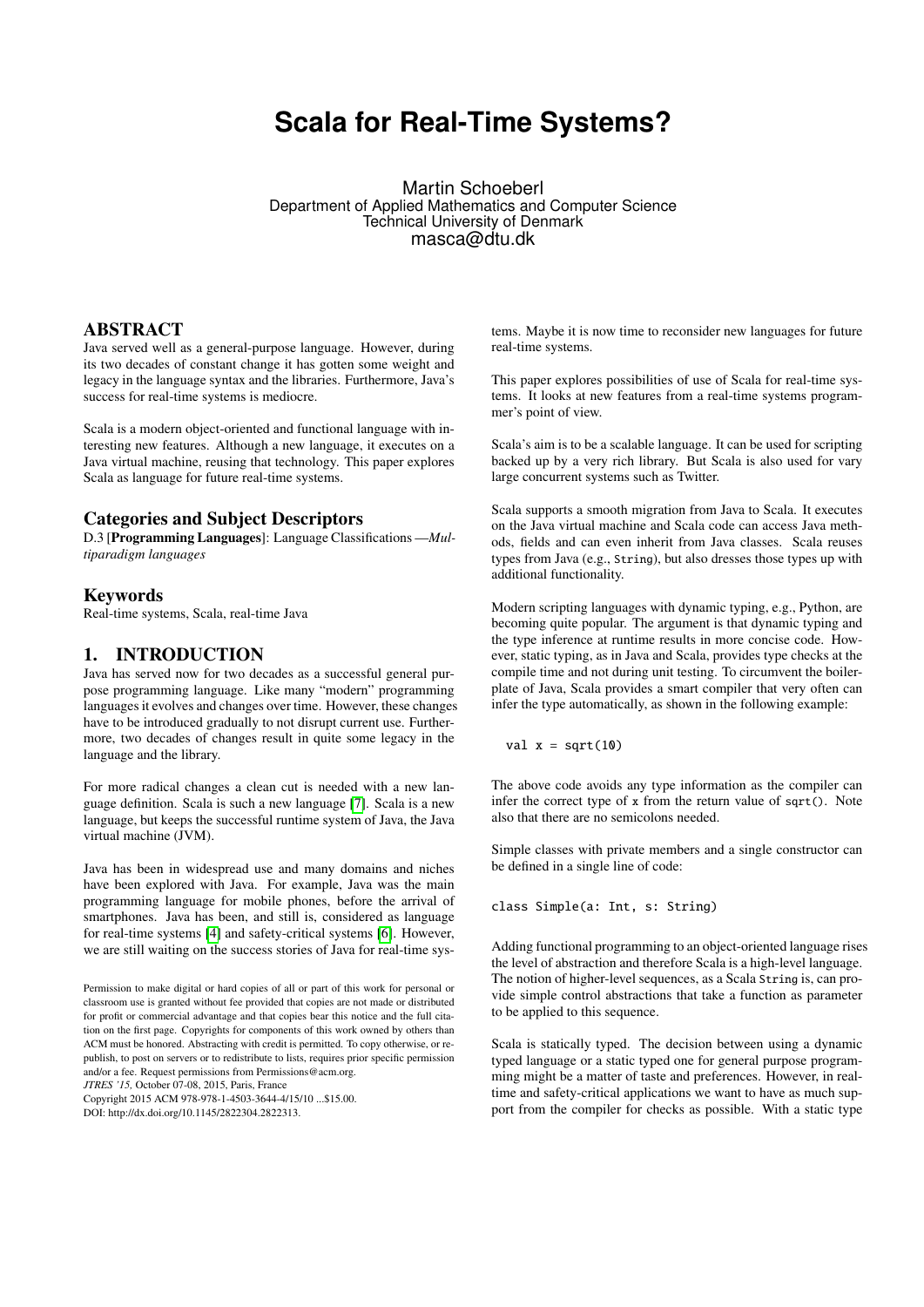system in the language the compiler can verify the absence of type related runtime errors. Static types also improve the documentation of the code—no guessing what type a function might return, depending on types of parameters.

This paper is organized in 7 sections: Section 2 discusses the object oriented nature of Scala and explores with a tiny example how to build safe unit objects. Section 3 discusses the functional side of Scala. Section 4 presents actors, the Scala notion for future concurrent applications. Section 5 sketches the usage of Scala on top of the RTSJ [\[4\]](#page-3-1). Section 6 discusses the notion of domain specific languages that are supported by Scala. Section 7 concludes.

# 2. SCALA IS OBJECT ORIENTED

Scala builds on the success of object-oriented languages such as Java (and to some extent C++) and is object oriented. Compared to Java it is a "clean" object-oriented language. That means there are no non-objects such as primitive types. For example, integer values are of type Int and are full types. However, for performance reasons the Scala compiler maps those integer types to primitive int types of the JVM.

Furthermore, Scala can use methods with two parameters in infix notation and allows to use common operators as method names. Therefore, the following addition of two integer values

val  $a = 1$ val  $b = 3$ val  $c = a + b$ 

is in reality a method invocation  $(+()$ ) on an Int object:

```
val c = a.+b
```
This allows for definition of new types that feel like being part of the language. A classic problem in embedded systems, mixing different unit types, has led in 1999 to the loss of NASAs \$ 125 million Mars orbiter. Lockheed Martin used English units while NASA itself used the metric system. Therefore, JPL looked into Java (and real-time Java) to provide a safe abstraction of *units* [\[3\]](#page-3-3).

In Scala a new type to represent length values supporting different units can be defined and used like "normal" numbers. Figure [1](#page-1-0) shows a sketch of how such a unit-safe class can be constructed that would have saved NASA \$ 125 million.

This example class uses immutable values instead of variables, a style preferred for a functional style of programming. Immutable values further improve safety of the types. An object that extends App is an executable program where the code of the constructor is executed. We define two values of our new Length type using meter and feet. Adding those two numbers is safe and the result of 1.6096 m is printed to the console. The class Length is sketched with a constructor that converts all units to metric units and an addition method named '+'.

Note how concise the code is. Just by having parameters in the class definition a default constructor is defined. Code within the class definition, here the definition of val m, is already part of this constructor. A short function, such as  $+($ ) and toString() in this

```
object Main extends App {
  val a = new Length (1, "m")
  val b = new Length (2, "ft")
 val c = a + bprintln(c)
}
class Length(length: Double , unit: String) {
  val m = if (unit.equals ("m"))
    length else length /3.28084
  def +(v: Length): Length =
   new Length(m + v.m, "m")
  override def toString (): String =
    m.toString + " " + unit
}
```
#### <span id="page-1-0"></span>Figure 1: A simple Unit class to represent length with a unit.

example, can be defined in a single line without any clutter. Types can often be inferred by the compiler and need not be declared (in this example for value m). The type of the add function could be omitted as well, as the compiler can infer it, but it is recommended programming style to declare the return type of a function as part of the documentation.

# 3. SCALA IS A FUNCTIONAL LANGUAGE

Scala is also a functional language. Functional programming has gained popularity with the rise of multiprocessor and multithreaded programming. Functional programming does not mutate state and is therefore easier for parallel code.

Real-time garbage collectors are now standard in every real-time Java runtime [\[2,](#page-3-4) [8,](#page-3-5) [12\]](#page-3-6). When the allocation rate and the live-time of objects is known, a real-time garbage collector can be scheduled to cleanup the heap before the application runs out of memory [\[10\]](#page-3-7).

Calculating maximum allocation for a function is similar to worstcase execution time analysis [\[9\]](#page-3-8), but considerably easier as no pipeline analysis, global cache analysis, etc. needs to be considered. However, the hard part to derive correct scheduling of the collector is the knowledge of how long objects are live. If objects are used for communication between threads, i.e., a shared state, the live-time of objects would need a intra-thread analysis.

Here comes functional style programming as a rescue. Function code has no side effects and therefore no created objects are shared between threads. This greatly simplifies the calculation of the maximum live time of objects. The temporary created objects are only live during function execution. This property also fits nicely with the scoped memory model of the RTSJ. A function is executed within a temporary scope and after function return exiting the scope collects all garbage.

However, it has to be noted that it might not be a trivial problem to statically analyze how much memory is allocated within a function. As with loop bounds, bounds on the recursion depth need to be known statically to bound not only the execution time, but also the memory allocation.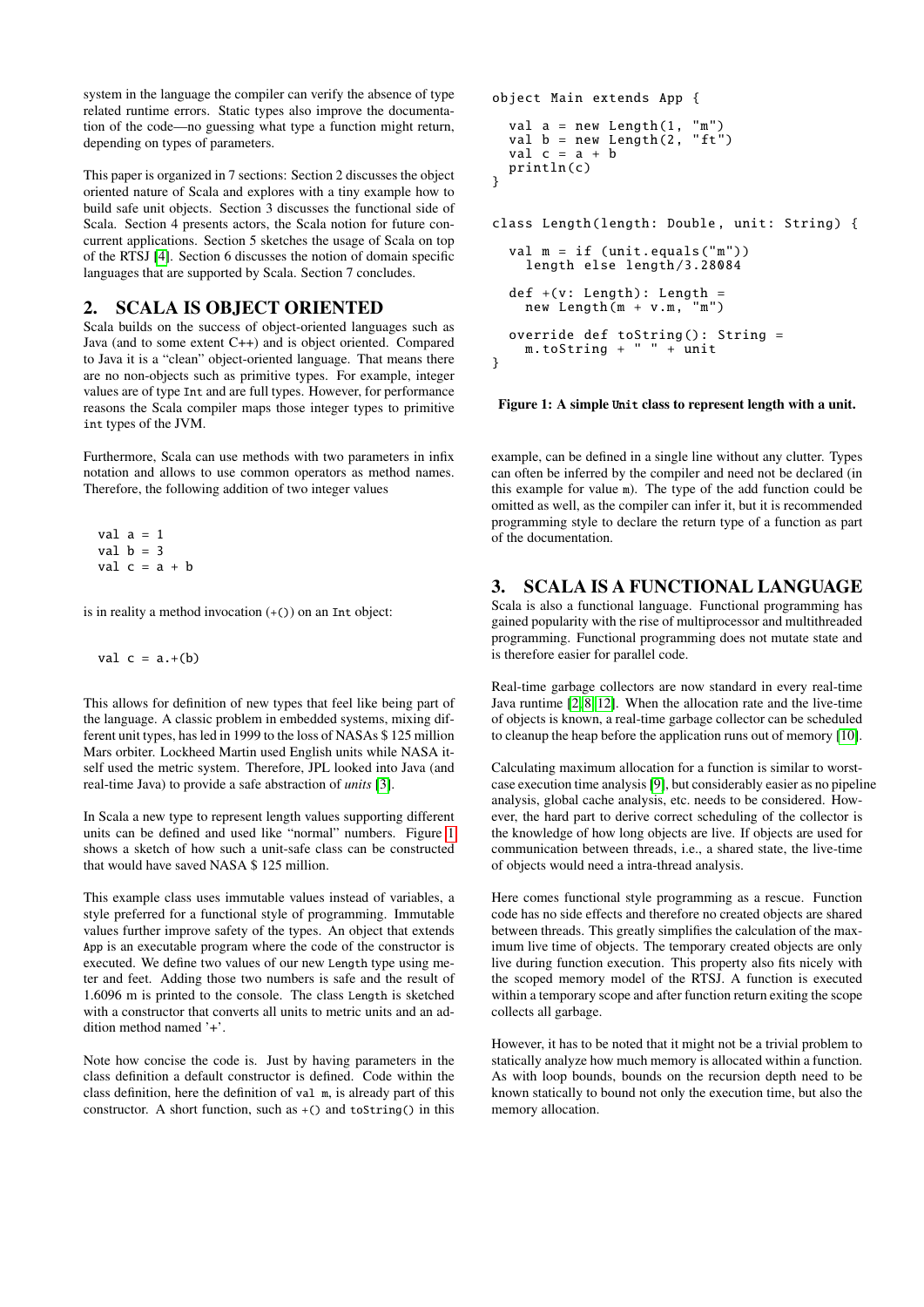```
case object Fire
case object Ok
case object NotOk
case object Stop
class Trigger(handler: Actor) extends Actor {
  def act() {
    handler ! Fire
    while (true) {
      receive {
        case 0\bar{k} =>
          handler ! Fire
        case NotOk =>
          handler ! Stop
           exit ()
      }
    }
 }
}
class Handler extends Actor {
  def act() {
    var cnt = 0while (true) {
      receive {
        case Fire =>
           if (cnt % 1000 == 0)
             Console.println (" Handler: fire count " + cnt)
           if (cnt < 10000)
             sender ! Ok
           else
             sender ! NotOk
           cnt = cnt + 1case Stop =>
           Console.println (" Handler: stop ")
           exit ()
      }
    }
 }
}
```
<span id="page-2-0"></span>Figure 2: Two simple actors communicating via messages.

#### 4. ACTORS FOR CONCURRENCY

Scala contains the notion of actors to describe concurrency. An actor provides an easier to use concurrency model than threads and shared state. Scala's actors do not share state, but use messagepassing for communication. Using message passing helps to avoid race conditions.

Furthermore, access to shared state that resides in main memory (and then in some shared cache) becomes quickly the performance bottleneck on multicore processors. Therefore, we need to move towards message passing that can be easier supported with a better scalable network-on-chip [\[11\]](#page-3-9). Therefore, the actor abstraction fits very well for future multicore processors.

Figure [2](#page-2-0) shows two actors interacting by exchanging simple messages. Actor Trigger sends Fire messages to the Handler actor, which in turn sends Ok or NotOk messages back. This example exchanges 10000 messages as fast as possible, but for a real-time application actor Trigger would be a periodic thread with calls to waitForNextPeriod.

The actor library is basically supporting a Kahn process network [\[5\]](#page-3-10). A Kahn process network is a network of processes that use firstin first-out channels between processes with unbounded capacity.

Therefore, for real-time systems we need to bound the maximum number of outstanding messages to have a bounded memory consumption for the message buffers.

#### 5. SCALA AND THE RTSJ

Scala can coexist with Java code. As Scala is the richer language using Java classes from Scala is easy, but it is not always straightforward to use Scala classes from Java. In fact Scala makes heavy use of the Java standard library. For example, Scala's string type is Java's java.lang.String with enhancements through a StringLike trait.

Therefore, it should be possible to use RTSJ classes and threads from a Scala program. Whether the Scala library behaves well with the scoped memory model of RTSJ is a similar issue as using Java standard library. Actually the functional part of Scala should be more scope friendly as no state is shared and the allocated garbage short lived.

We plan to explore Scala on top of the RTSJ implementation of aicas [\[13\]](#page-4-0). As Scala needs a full Java runtime and library we see no option on how Scala could be used on top of safety-critical Java [\[6\]](#page-3-2). Maybe the other way around is an option: have a restricted Scala (library) for safety-critical systems.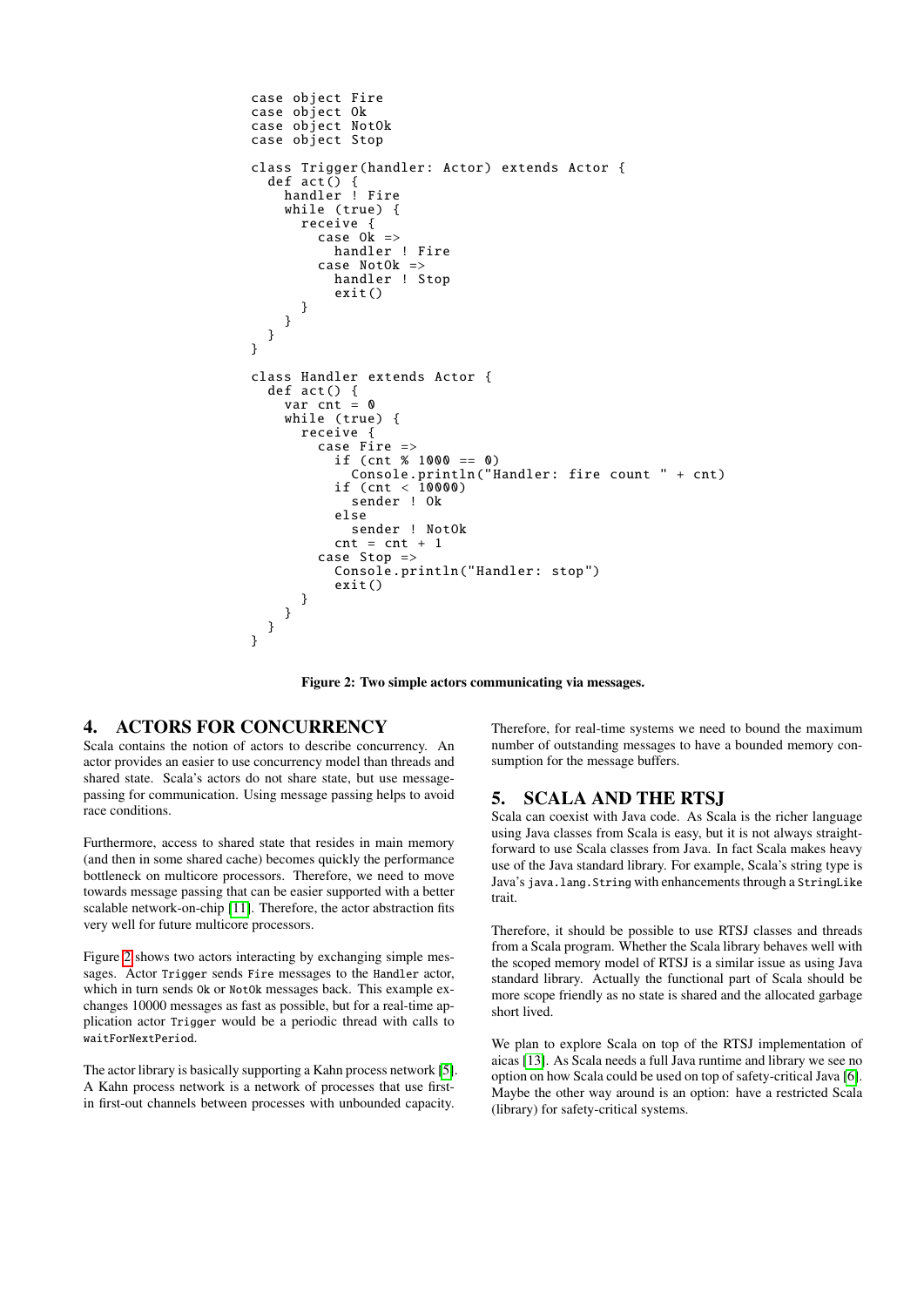```
periodic task (10) {
  // here is the periodic work
}
```
<span id="page-3-14"></span>Figure 3: A simple and lightweight DSL for real-time programming.

# 6. DOMAIN SPECIFIC LANGUAGES

Domain specific languages (DSL), e.g., a language for real-time systems, are usually hard to establish as a lot of infrastructure, i.e., compiler and runtime, needs to be developed and maintained. Scala might be a door opener for a real-time domain language. Scala has the power to build a DSL within the Scala language. The DSL can simply be implemented as a Scala library. One example is Scala's own actor framework. It feels like a language extension, but only uses Scala's powerful language possibilities. Another example shows Scala in a very different domain: Chisel is a hardware description language [\[1\]](#page-3-11).

These two DSL examples show that the spectrum of possible DSLs is large. A future direction of research is to define a DSL, or even a family of DSLs, for future real-time and safety-critical systems.

The RTSJ has become, similar to Java, a heavyweight specification (e.g., Draft [1](#page-3-12)9 of RTSJ is about 800 pages<sup>1</sup>). The current version of the safety-critical Java specification [\[6\]](#page-3-2) with currently 830 pages is probably even worse.<sup>[2](#page-3-13)</sup> This is clearly not what constitutes a brief and concise specification for small safety-critical systems that need certification.

Maybe the definition of a DSL for real-time Java or for safetycritical Java can change the direction of this trend and provide a lightweight language and API. Figure [3](#page-3-14) shows a very short example how a real-time DSL could be used to define a periodic task. The task construct has a single parameter, the period in milliseconds (we can add versions for different time requirements with a more elaborated syntax). The code for the periodic task follows immediately between curly braces.

As future work we want to investigate the definition and implementation of a real-time DSL. We will explore this DSL on top of a RTSJ runtime, e.g., the JamaicaVM [\[13\]](#page-4-0).

# 7. CONCLUSION

Java has over the last 20 years of existence collected some garbage and legacy. However, the Java virtual machine is a very successful platform for code execution. Scala offers a clean cut from the language perspective to include modern programming idioms, but using the Java virtual machine as execution platform. In this paper we have explored some features of Scala that might be interesting from the real-time programming perspective. The pure objectoriented approach of Scala can help to write safer programs. The functional aspect of Scala can help to write parallel code and combined with the actor model for concurrency this may scale well for future multicore processors.

We assume Scala can be used as an application language to execute on top of a real-time virtual machine with the RTSJ library. However, as Scala supports the definition of domain specific languages

we envision such as domain specific language for real-time systems that might delegate to the RTSJ for the implementation.

This paper is a starting point for discussion and further research. There are many topics around Scala that can be explored by the real-time, object-oriented real-time, and real-time Java research community. We hope that Scala will appear as a topic in future JTRES events.

## 8. REFERENCES

- <span id="page-3-11"></span>[1] J. Bachrach, H. Vo, B. Richards, Y. Lee, A. Waterman, R. Avizienis, J. Wawrzynek, and K. Asanovic. Chisel: constructing hardware in a scala embedded language. In P. Groeneveld, D. Sciuto, and S. Hassoun, editors, *The 49th Annual Design Automation Conference (DAC 2012)*, pages 1216–1225, San Francisco, CA, USA, June 2012. ACM.
- <span id="page-3-4"></span>[2] D. F. Bacon, P. Cheng, and V. T. Rajan. The metronome: A simpler approach to garbage collection in real-time systems. In R. Meersman and Z. Tari, editors, *OTM Workshops*, volume 2889 of *Lecture Notes in Computer Science*, pages 466–478. Springer, 2003.
- <span id="page-3-3"></span>[3] E. G. Benowitz and A. F. Niessner. Experiences in adopting real-time java for flight-like software. In R. Meersman and Z. Tari, editors, *On The Move to Meaningful Internet Systems 2003: OTM 2003 Workshops, OTM Confederated International Workshops, HCI-SWWA, IPW, JTRES, WORM, WMS, and WRSM 2003, Catania, Sicily, Italy, November 3-7, 2003, Proceedings*, volume 2889 of *Lecture Notes in Computer Science*, pages 490–496. Springer, 2003.
- <span id="page-3-1"></span>[4] G. Bollella, J. Gosling, B. Brosgol, P. Dibble, S. Furr, and M. Turnbull. *The Real-Time Specification for Java*. Java Series. Addison-Wesley, June 2000.
- <span id="page-3-10"></span>[5] G. Kahn. The semantics of a simple language for parallel programming. In J. L. Rosenfeld, editor, *Information Processing 74: Proceedings of the IFIP Congress 74*, pages 471–475. IFIP, North-Holland Publishing Co., Aug. 1974.
- <span id="page-3-2"></span>[6] D. Locke, B. S. Andersen, B. Brosgol, M. Fulton, T. Henties, J. J. Hunt, J. O. Nielsen, K. Nilsen, M. Schoeberl, J. Vitek, and A. Wellings. Safety-critical Java technology specification, draft, 2014.
- <span id="page-3-0"></span>[7] M. Odersky, L. Spoon, and B. Venners. *Programming in Scala*. Artima Inc, 2008.
- <span id="page-3-5"></span>[8] F. Pizlo, D. Frampton, E. Petrank, and B. Steensgaard. Stopless: a real-time garbage collector for multiprocessors. In *ISMM '07: Proceedings of the 6th international symposium on Memory management*, pages 159–172, New York, NY, USA, 2007. ACM.
- <span id="page-3-8"></span>[9] W. Puffitsch, B. Huber, and M. Schoeberl. Worst-case analysis of heap allocations. In *Proceedings of the 4th International Symposium On Leveraging Applications of Formal Methods, Verification and Validation (ISoLA 2010)*, 2010.
- <span id="page-3-7"></span>[10] M. Schoeberl. Scheduling of hard real-time garbage collection. *Real-Time Systems*, 45(3):176–213, 2010.
- <span id="page-3-9"></span>[11] M. Schoeberl, R. B. Sørensen, and J. Sparsø. Models of communication for multicore processors. In *Proceedings of the 11th Workshop on Software Technologies for Embedded and Ubiquitous Systems (SEUS 2015)*, pages 44–51, Aukland, New Zealand, April 2015. IEEE.
- <span id="page-3-6"></span>[12] F. Siebert. Eliminating external fragmentation in a non-moving garbage collector for Java. In *Proceedings of the 2000 international conference on Compilers, architecture,*

<span id="page-3-12"></span><sup>1</sup>Available at <https://www.aicas.com/cms/en/rtsj>

<span id="page-3-13"></span><sup>2</sup>Available at <https://github.com/scj-devel/doc>